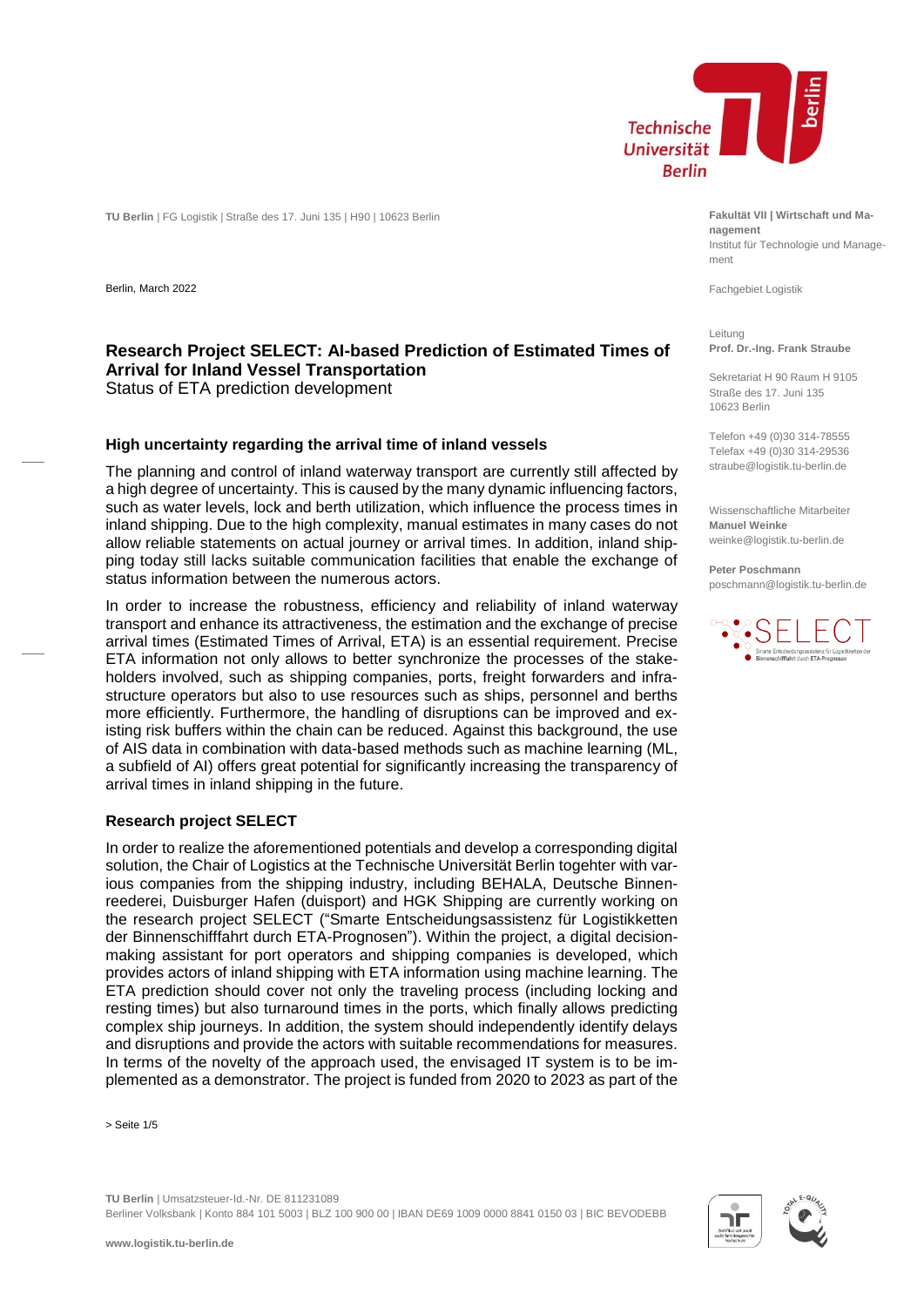

Innovative Port Technologies (IHATEC) program of the German Federal Ministry for Digital and Transport (BMDV).

### **Data as a basis for the AI system**

For the implementation of the AI-based system, extensive amounts of data for three years (2017 to 2019) was acquired. This comprises historical AIS data for specific inland waterway transport corridors such as the Rhine, Elbe, Mittelland Canal and Elbe Lateral Canal by the AIS provider FleetMon. Relevant information was extracted from the datasets containing over 200 million AIS messages (see [Figure 1\)](#page-1-0) and enriched with external influences. Vessel-related information such as an identification number, draught, length, width, trajectory or speed was integrated with environmental factors and infrastructure information. Central importance was thus given to influences such as the water levels along the routes, the weather data with influence on transport processes and notifications on infrastructure restrictions from the ELWIS systems regarding inland shipping messages such as lock obstructions and speed restrictions.



Figure 1: Heat map of AIS messages on the relation Duisburg to ARA ports

### <span id="page-1-0"></span>**Several sub-models for the prediction of an entire trip**

Initially, a suitable approach for ETA prediction was designed, in which the overall problem based on portto-port transports was divided into several subproblems (see [Figure 2\)](#page-2-0). Each problem is represented by a separate model, which predicts the respective process duration and considers section-specific influencing factors. By combining the individual sub-models, the ETA at the port of destination (port-to-port prediction) and at defined intermediate points can then be estimated. In the project, the prediction of the turnaround time in sea or inland ports and thus the Estimated Time of Departure (ETD) represents an independent model due to the specific requirements. For the prediction of the travel times between the port of departure and destination, two different approaches for the segmentation of the process chain were identified. In approach 1, an overall model represents the complete route from the port of departure to the port of destination. An advantage is the better prediction of rest periods on a trip whose time and location are not known in advance. In approach 2, the route between the port of departure and the port of destination is divided into several sub-processes, which allows a more detailed consideration of local conditions such as water levels and messages on a section of the waterway.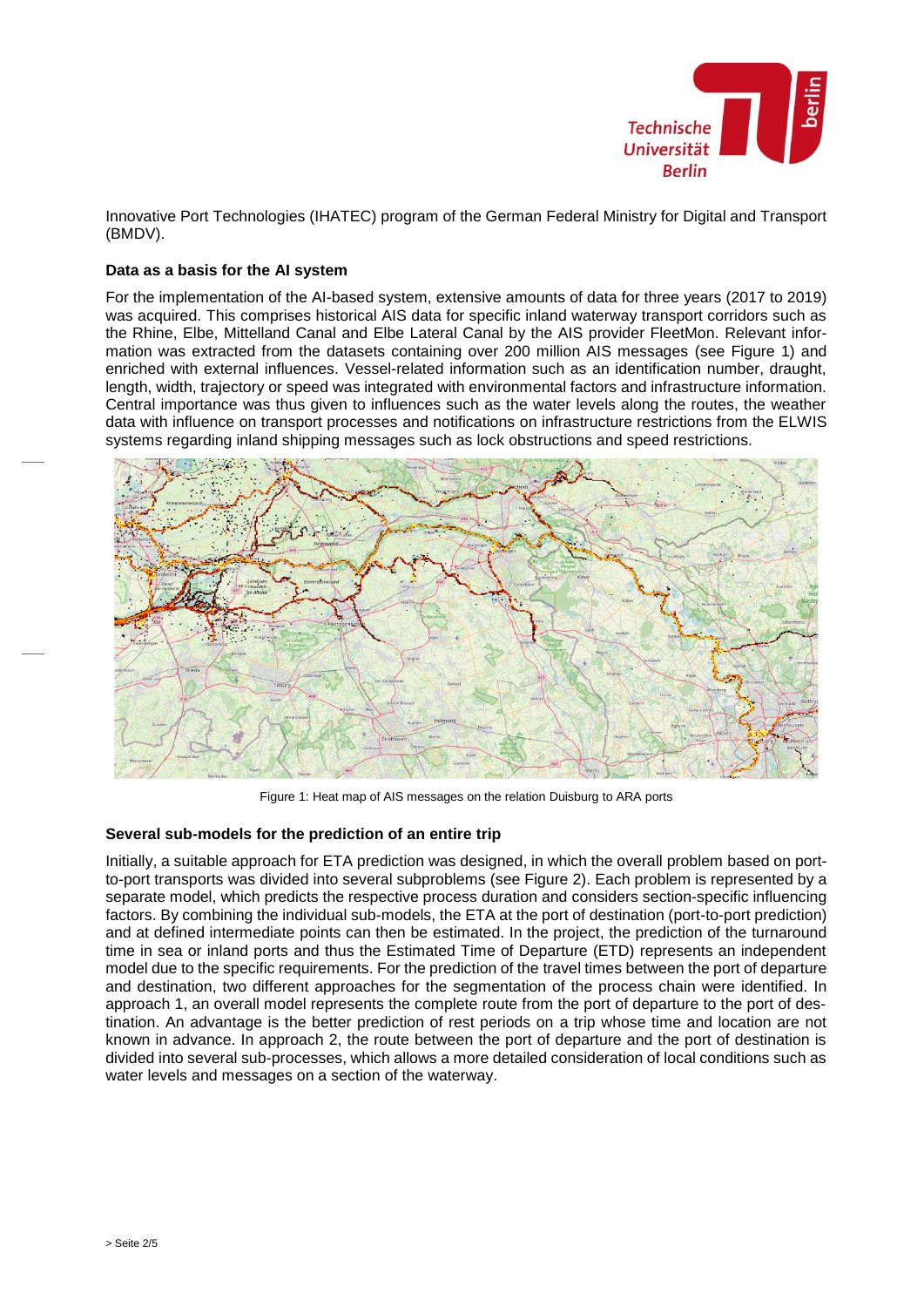



Figure 2: Division of the overall prediction into several sub-problems

# <span id="page-2-0"></span>**Prediction of port-to-port travel times**

For the implementation of the prediction, first of all an algorithm was developed which extracts related vessel journeys from the raw AIS data. For this purpose, representative pilot relations were defined together with the project partners as part of the requirements analysis. Due to the high importance, the Rhine (Rhine-Main area / Duisport – ARA ports) was defined as pilot relations. Furthermore, the relation from the port of Magdeburg to the port of Hamburg was chosen in order to investigate the special conditions of shipping on canals. Using defined geofences for the respective relations, a total of approx. 17,000 trips were initially extracted from the raw data.

The next step was to determine suitable input variables ("features") for the prediction. An essential basis for this was the expert knowledge of the participating practice partners. The features used vary depending on the route. On the canals, for example, the current average lock times but also disruption messages are highly relevant. On rivers such as the Rhine, water levels have an important influence. For all routes, vessel information such as MMSI, vessel type and draught, which can be obtained from AIS data, also form valuable information.

Different machine learning methods and approaches of modeling individual trips were explored to determine the most effective setups for ETA prediction. In particular, the capabilities and potentials of artificial neural networks for predicting arrival times were investigated. A comparison to alternative learning techniques such as linear regression, support vector machines, random forest, and gradient boosting was performed. A particular challenge was the high number of features in relatively small training datasets. For this reason, a recursive feature elimination was carried out in advance for each relation. Furthermore, a hyperparameter tuning with grid search was performed before training each model to find the best model configuration.

In the current state of development, the prediction already achieves high prediction qualities for most ship journeys (see [Figure 3\)](#page-3-0). For example, on the Duisburg - ARA ports route, approx. 82% of the journeys can be predicted with a maximum deviation of 5 hours. The mean absolute error (MAE) is 2.7 hours. The prediction is made at the time of the vessel's departure from the port of origin. Shipping on canals presents a more complicated problem, especially due to the waiting times at locks. On the Magdeburg – Hamburg route, the MAE is currently 8.2 hours with about 50 hours of travel time. A particular challenge in the ETA prediction for inland shipping is posed by the resting hours of the vessel staff, which are not known in advance and lead to high prediction errors for some cases.

In addition to a port-to-port prediction, an updatable prediction model was tested that is able to include information from the current journey. With this, the MAE on the route from Duisburg to ARA ports, for example, can be reduced to less than one hour. The use of artificial neural networks has shown promising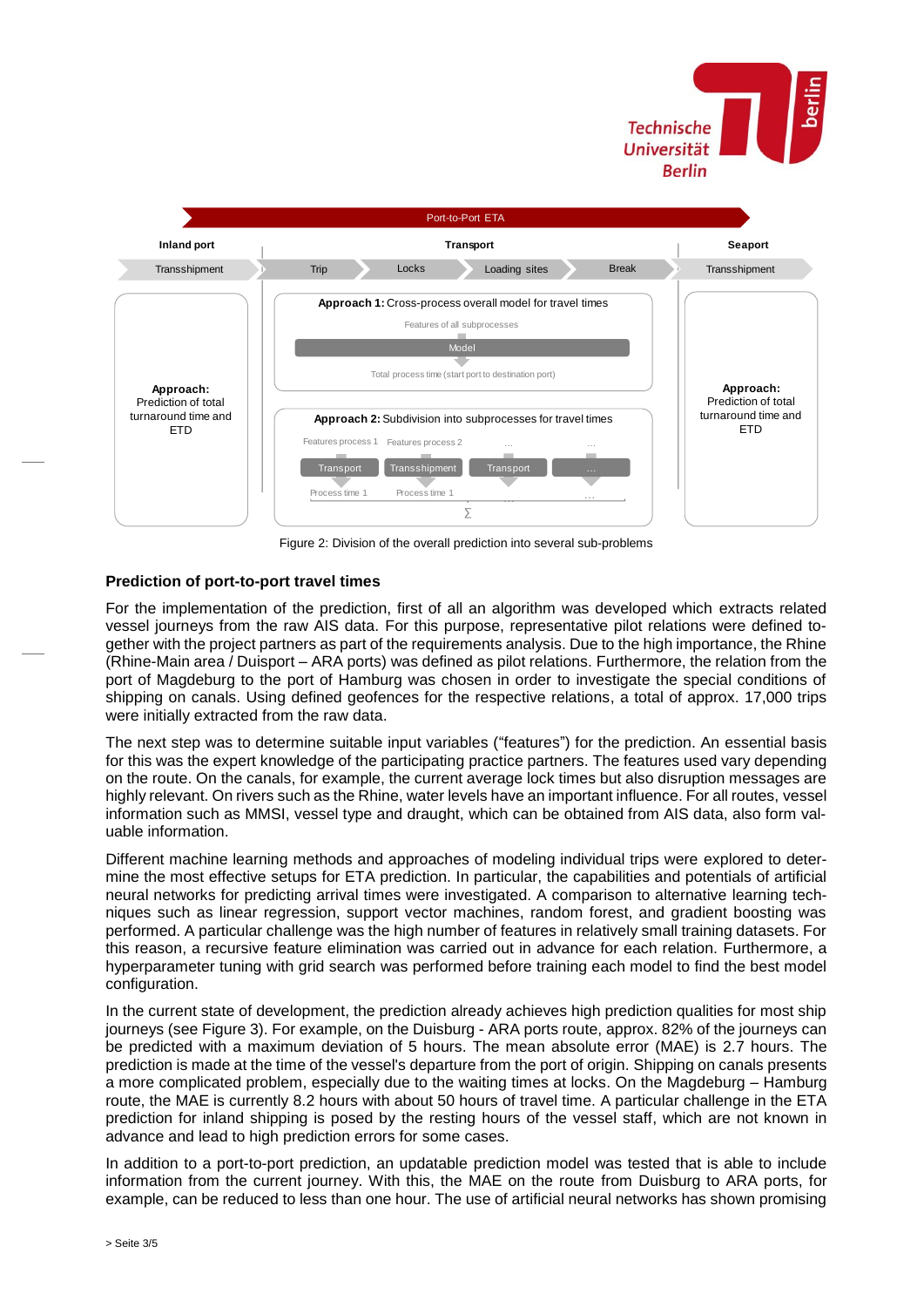

results with the increasing availability of data. Nevertheless, the best results so far were achieved by Gradient Boosting and Support Vector Machines, which outperform artificial neural networks in the considered cases.



Figure 3: Current prediction quality for travel times

# <span id="page-3-0"></span>**Prediction of turnaround-times in a seaport**

In addition to the prediction of travel times, the prediction of lay times in ports plays a decisive role in predicting more complex tours. As a further sub-problem, the prediction of turnaround times and the Estimated Time of Departure (ETD) of inland vessels in seaports was therefore investigated. To develop the prediction model, approx. 3,300 port calls of inland vessels were first determined from the AIS data for the Port of Hamburg (see [Figure 4\)](#page-4-0). With regard to the focus of the project, only container ships were included in the first step. A turnaround consists of all processes between a ship's entry into the area of the seaport from the Elbe until it leaves the zone. In this process, a ship usually calls at several terminals in the port to unload and load containers. In addition, the transit time also includes other processes such as movements within the port between different terminals as well as rest periods and downtimes for maintenance purposes, which cannot easily be detected and lead to several outliers reducing prediction quality. The port calls extracted in this way take an average of 37 h, whereby port calls lasting several days are not uncommon. In the next step, the voyages were enriched with further data. These include temporal characteristics, weather data, tidal data, ship characteristics and turnaround times of past voyages. The terminals to be called were also assumed to be known (irrespective of the sequence and number of containers to be unloaded / loaded).